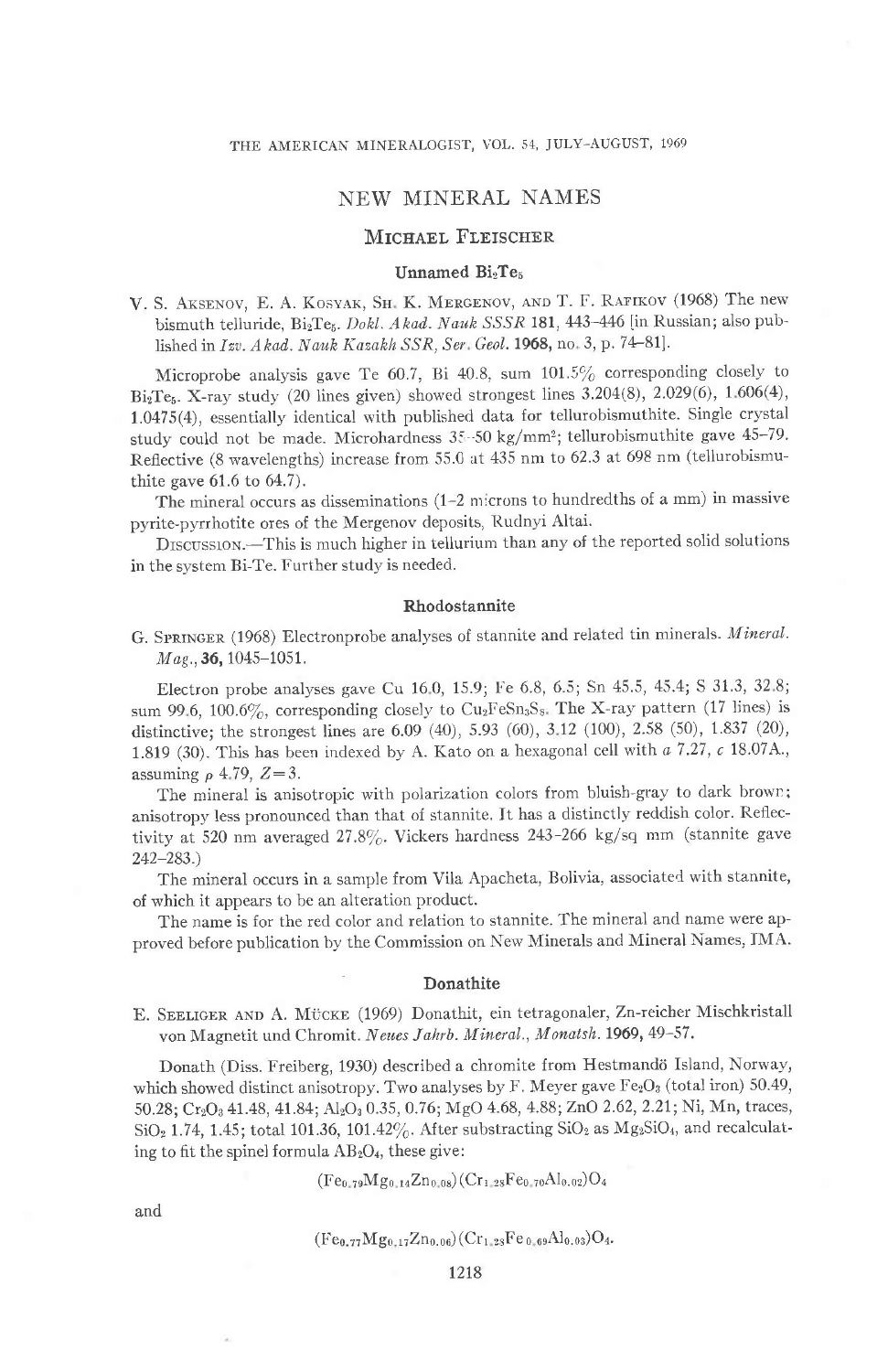$X$ -ray study shows distinct splitting of the lines (311), (400), and (440). The symmetry is therefore tetragonal, space group  $P4/nnm$ , a 8.342, c 8.305A. The strongest lines are 4.82s (s) (111),2.s14 (10) (311),2.086 (6) (400)

Hardness  $6\frac{1}{2}$ -7,  $\rho \sim 5.0$  (calc.  $5.10$ <sub>6</sub>,  $5.06$ <sub>0</sub>). Strongly magnetic. Streak blackish-brown. Opaque. In reflected light shows distinct anisotropy. Commonly twinned.

The name is for the late M. Donath (died 1965), who was Professor of Economic Geology, Technical University, Berlin. The name was approved before publication by the Commission on New Minerals and Mineral Names, IMA.

DISCUSSION. The material was not suitable for single crystal study. Until that can be done, some doubt remains as to whether this deviation from cubic symmetry is sufficient to establish a new species.

### Ringwoodite

R, A. BINNS, R. J. DAVIS, AND S. J. B. REED (1969) Ringwoodite, natural  $(Mg,Fe)_2SiO<sub>4</sub>$ spinel in the Tenham meteorite. Nature 221, 943-944 (1969)

Microprobe analyses by J. M. Hunnex gave  $SiO<sub>2</sub>$  38.9, 38.7; FeO 23.4, 23.2; MgO 37.0, 38.8; CaO none, none; sum 99.3, 100.7%, the first analysis is of purple ringwoodite from veins and gives  $(Mg<sub>1.48</sub>Fe<sub>0.52</sub>)SiO<sub>4</sub>$ . The second analysis is of bluish-gray pseudomorphs of ringwoodite after olivine; the unit cell dimension indicates a composition  $(Mg_{1,32}Fe_{0.68})$  $SiO<sub>4</sub>$ , and it is supposed that amorphous silicate is present.

X-ray powder data of the material of analysis had strongest lines (garnet present) 2.872 (40) (220), 2.447 (100) (311), 2.028 (58) (400), 1.560 (45) (511), 1.434 (58) (440), corresponding to  $a=8.113\pm0.003\text{\AA}$ , very close to that observed for the synthetic spinel phase of this composition. It had  $n\ 1.768\pm0.003$ , also close to that of synthetic material of this composition

The mineral occurs in rounded grains up to  $100 \mu m$  in diameter in black veins in the Tenham chondrite, also as pseudomorphs after olivine in the same meteorite.

The name is for Prof. A. E. Ringwood, Australian National Univ. The mineral and name were approved before publication by the Commission on New Minerals and Mineral Names, IMA. It is suggested that the name be used for the entire range of  $(Mg,Fe)_{2}SiO_{4}$  spinels.

#### Onoratoite

G. BELLUOMINI, M. FORNASERI, AND M. NICOLETTI (1968) Onoratoite, a new antimony oxychloride from Cetine di Cotorniato, Rosia (Siena, Italy). Mineral. Mag., 36, 1037-1044.

The name onoratoite is given to a phase previously described [see Amer. Mineral. 53, 351 (1968)l Additional data: The crystals are acicular, elongated [010], flattened {001}; other forms present are  $\{100\}$ ,  $\{201\}$ ,  $\{401\}$ ,  $\{412\}$ . Optically biaxial, neg., ns (S-Se melts)  $\beta$  between 2.18 and 2.23,  $\gamma$  between 2.23 and 2.26,  $\gamma$ - $\beta$ =0.024. Orientation X: [001] ca. 12°,  $Y: [100]$  ca. 8°,  $Z: [010]$  0-14°. TGA and DTA curves are given; the latter shows endothermic effects at 230°, 580° and 600°.

The mineral and name were approved beiore publication by the Commission on New Minerals and Mineral Names, IMA.

### Vimsite

D. P. SHASHKIN, M. A. SIMONOV, AND N. V. BELOV (1968) Crystal structure of the new natural borate vimsite,  $Ca[B_2O_2(OH)_4]$ : Dokl. Akad. Nauk SSSR 182, 821-824 (in Russian).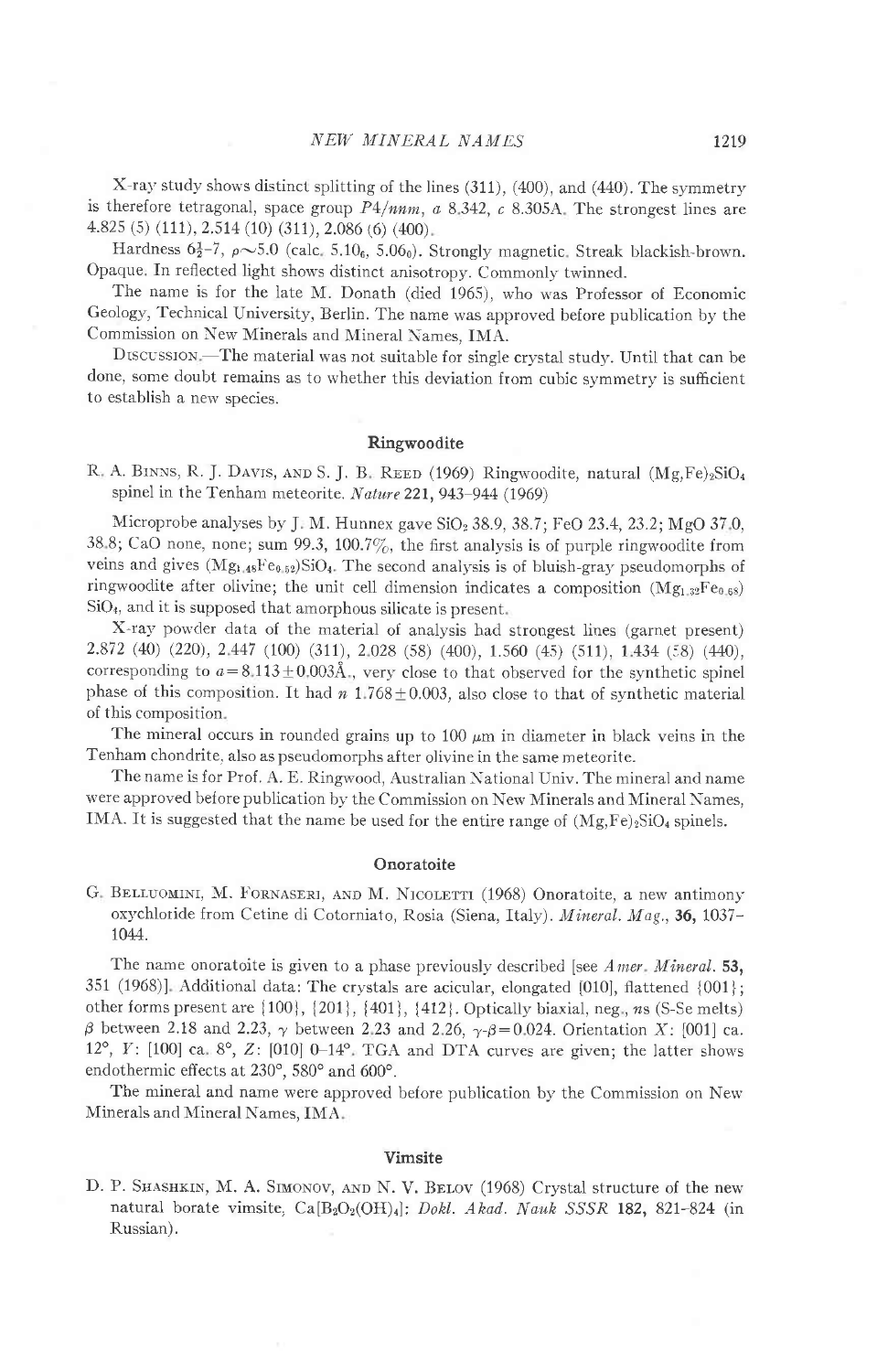D. P. SHASHKIN, M. A. SIMONOV, N. I. CHERNOVA, S. V. MALINKO, T. I. STOLYAROVA, AND N. V. BELOV (1968) A new borate, vimsite. Dokl. Akad. Nauk SSSR 182, 1402-1405 (in Russian).

Analysis of a sample picked under the binoculars gave  $B_2O_3$  37.36, CaO 36.14, MgO 0.92, Al<sub>2</sub>O<sub>3</sub> 0.57, Fe<sub>2</sub>O<sub>3</sub> 1.63, SiO<sub>2</sub> 2.18, H<sub>2</sub>O<sup>+</sup> 20.86, H<sub>2</sub>O<sup>-</sup> none, sum 99.66%. After deducting MgO as magnesite and SiO<sub>2</sub>, Al<sub>2</sub>O<sub>3</sub>, Fe<sub>2</sub>O<sub>3</sub>, and CaO as garnet (grossular-andradite), this gives  $CaO \cdot B_2O_3 \cdot 2.2H_2O$ . The DTA curve shows a strong endothermic effect at 327° and 2 weak ones at  $435^{\circ}$  and  $645^{\circ}$ , and an exothermic effect at  $738^{\circ}$ . Insoluble in  $H_2^{\circ}O$ , easily dissolved by acids.

Single crystal study showed the mineral to be monoclinic, space group  $C^{\delta_{2h}}-C^2/c$ , a  $10.02 \pm 0.02$ , b  $9.71 \pm 0.02$ , c  $4.440 \pm 0.005$ A.,  $\beta$  92°,  $Z = 4$ . The strongest X-ray lines are 6.87 (6) (110), 3.72 (7) (111), 3.48 (10) (220), 3.26 (5) (021), 3.04 (6) (130), 2.61 (7) (311), 2.55 (6) (311), 2.50 (6) (400), 1.672 (5) (600), 1.577 (5) (620), 1.435 (5) (113), 2.222 (8)  $(420), 2.060$  (6)  $(202), 2.037$  (5)  $(331), 1.881$  (7)  $(22\overline{2}).$ 

The structure is given in detail. It contains an infinite chain of formula  $[B_2O_2(OH)_4]^2$ of pyroxene type, so that the formula must be  $Ca[ B_2O_2(OH)_4]$ .

Vimsite occurs in colorless, transparent crystals up to 2 mm in size. Luster vitreous. Cleavage perfect along the elongation. H. = 4,  $\rho$  2.54 (mea), calc. for 2.2H<sub>2</sub>O = 2.56. Optically biaxial, negative, 2V28°, ns  $\alpha$  1.585,  $\beta = \gamma$  1.614, all  $\pm$  0.001.

The mineral occurs with uralborite [A mer. Mineral. 47, 1482 (1962)] in skarn from the Urals. Uralborite, CaB<sub>2</sub>O<sub>4</sub>.2H<sub>2</sub>O, is here reported to be monoclinic,  $P2_1/n$ , a 6.92, b 12.35,  $c$  9.80 (all  $\pm$  0.02A),  $\beta$  97°,  $Z = 8$ .

The name is for the initials of the All-Union Research Inst. of Mineral Resources (Vses. Nauch.-Issled Inst. Mineral. Syr'ya). The mineral and name were approved before publication by the Commission on New Minerals and Mineral Names, IMA.

### Curienite

FABIEN CESBRON AND NOEL MORIN (1968) Une nouvelle espèce minerale: la curiénite. Etude de la série francevillite-curiénite. Bull. Soc. Franc. Mineral. Cristallogr., 91, 453-459.

Chemical analysis by J. Fritsche gave UO<sub>3</sub> 53.40, V<sub>2</sub>O<sub>5</sub> 17.32, PbO 20.09, BaO 0.84,  $H_2O$  8.30, sum 99.95%, corresponding closely to  $Pb(UO_2)_2(VO_4)_2 \cdot 5H_2O$ , the lead analogue of francevillite [A mer. Mineral. 43, 180 (1958)]. The DTA curve of natural and synthetic material shows large endothermic breaks at 190° and 710°, a smaller one at 910°. It is readily synthesized by mixing solutions containing  $V_2O_5$ , uranyl nitrate, and lead nitrate (the acetates can be used), then heating the solution and amorphous precipitate in a sealed pyrex tube for 48 hours at 180°C.

X-ray study of synthetic material (powder pattern identical to that of natural) showed it to be orthorhombic, space group *Pcan*, a 10.40 $\pm$ 0.04, b 8.45 $\pm$ 0.03, c 16.34 $\pm$ 0.04A., Z  $=$  4. The strongest X-ray lines (34 given) are 8.19 (vvs) (002), 5.13 (s) (112), 4.22 (s) (020), 4.10 (vs) (004), 3.226 (ms) (204, 221), 3.005 (vvs) (214, 312), 2.116 (ms) (234, 040, 332).

Color canary-yellow,  $\rho$  4.88 (calc. 4.94). Optically biaxial, neg., 2V 66°, ns above 2, not measured. In the series francevillite-curienite,  $2V$  increases linearly with Pb content from  $48^\circ$  to  $66^\circ$ .

The mineral occurs as a microcrystalline powder on tabular crystals of francevillite in mineralized sandstones of the Mounana U-V mine, Gabon. The name is for Professor Hubert Curien, Sorbonne. Type material is preserved at the Lab. Mineral.-Cristallographie, Faculte des Sciences, Paris. The mineral and name were approved before publication by the Commission on New Minerals and Mineral Names, IMA.

1220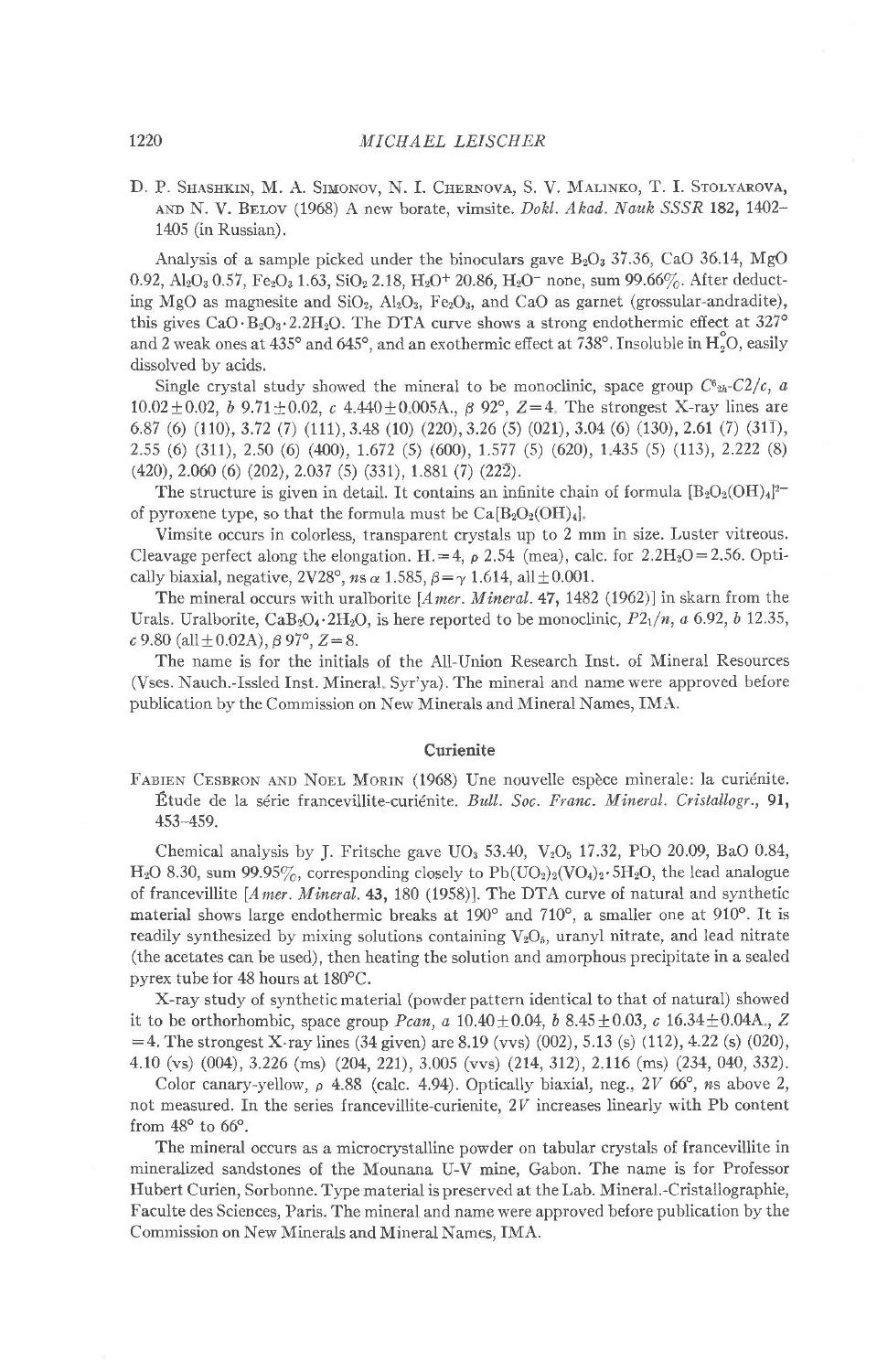#### Strashimirite

# I. MINCHEVA-STEFANOVA (1968) Strashmirite, a new hydrous copper arsenate. Zap. Vses.  $Mineralog. Obshch.$  97, 470-477 (in Russian).

Microchemical analysis on 7 mg by M. Pavlova gave  $As_2O_5$  38.3, CuO 49.8, ZnO 2.0, H<sub>2</sub>O (by diff.) 9.9%, corresponding to  $(Cu_{3.85}Zn_{0.15})$   $(AsO_4)_{2.04}(OH)_{1.76} \cdot 2.5H_2O$ . Spectrographic analysis showed also Sb $\sim$ 0.1%, Mn, Cd, Pb, Tl, Ba, Ca, Mg, Si, Al 0 0001-0.01%. V, Mo, P, and sulfate were absent.

The strongest X-ray lines (51 given) (by L. Punev) are 18.71(10) (010), 9.46 (S) (020), 8.97 (9) (001), 4.79 (8) (299, 040), 4.21 (8) (112, 041), 3.35 (8) (240, 132), 3.13 (9) (060), 2.86 (10) (330, 123), 2.65 (6) (340, 331), 2.476 (7, b) (341, 171,302). This is indexed on a unit cell (obtained by the Ito method), monoclinic,  $P2/m$ ,  $P_2$ , or  $Pm$ , a 9.71, b 18.85, c 8.94A.,  $\beta$  97°12',  $Z=6$ .  $\rho$  calc. 3.81.

The mineral occurs as fine platy to fibrous aggregates in spherulites up to 0.5 mm. color white to pale green luster pearly to greasy. Hardness and  $\rho$  could not be determined. Optically biaxial, negative, 2V 70°, ns (Na)  $\alpha$  1.726 ± 0.001,  $\gamma$  1.747 ± 0.002. Pleochroism weak, Z yellowish-green, Y very pale yellowish-green. Elongation positive. Z:elongation  $=$  about  $5^\circ$ .

The mineral occurs in the zone of oxidation of the Zapachitsa copper deposit, western Stara-Planina, Bulgaria. It replaces tyrolite and cornwallite. Strashimirite is formed late in the sequence; other associated minerals are azurite, olivenite, malachite, and euchroite.

The name is for the Bulgarian petrographer Strashimir Dimitrov. The mineral was approved before publication by the commission on New Minerals and Mineral Names. IMA.

## Sogdianovite

V. D. Dusmatov, A. F. Etimov, Z. T. Kataeva, L. A. Khoroshilova, and K. P. Yanulov (1968) Sogdianite, a new mineral. Dokl. Akad. Nauk SSSR 182, 1176-1177 (in Russian) .

Analysis by Z.T.K. gave  $SiO<sub>2</sub> 68.83, ZrO<sub>2</sub> 9.78, TiO<sub>2</sub> 2.88, Al<sub>2</sub>O<sub>3</sub> 1.04, Fe<sub>2</sub>O<sub>3</sub> 4.61, FeO$ 1.22, MgO, MnO traces, Li<sub>2</sub>O, CaO none, BaO 0.32, K<sub>2</sub>O 4.84, Na<sub>2</sub>O 2.81, H<sub>2</sub>O none, F none, sum  $100.06\%$ . This corresponds to-

or

$$
K_{1.1}Na_0\, {}_9Li_{2.61}Fe^{2+}o_{.2}Fe^{3+}o_{.6}Al_{0.2}Ti_{0.4}Zr_{0.8}Si_{12}O_{30},
$$

$$
(K, Na)_2Li_2(Li, Fe, Al, Ti)_{1.8}(Zr, Ti)(Si_2O_5)_6.
$$

This is the first known zirconosilicate of lithium. DTA shows an exothermic effect at 950°, an endothermic one at 1050".

X-ray study showed the mineral to be hexagonal, space group  $D_{6h}$ -6/mmm, a 10.09, c 13.98A.,  $Z=2$ . The strongest X-ray lines (49 given) in kX (Fe-radiation) are 4.50 (6), 4.08 (9), 3.s1 (s), 3.19 (10), 2.89 (10), 1 834 (8), 1.722 (s), 1.672 (s), 1.sr4 (7),1.446 (s), 1.368 (5), 1.323 (8), 1.207 (5), 1.109 (6), 1.097 (7).

Color beautiful violet (like kunzite), luster vitreous, transparent. Cleavage {0001} perfect. G. 2.90, H. 7. Optically uniaxial, negative,  $\omega$  1.608,  $\epsilon$  1.606 (these data make it uniaxial, positive: M.F.)

The mineral was found as platy deposits up to  $10\times7\times4$  cm in a vein pegmatoidal body corresponding in composition roughly to an alkalic granite consisting of microcline, quartz, and aegirine. The central part of the vein, with which the mineral is mostly associated,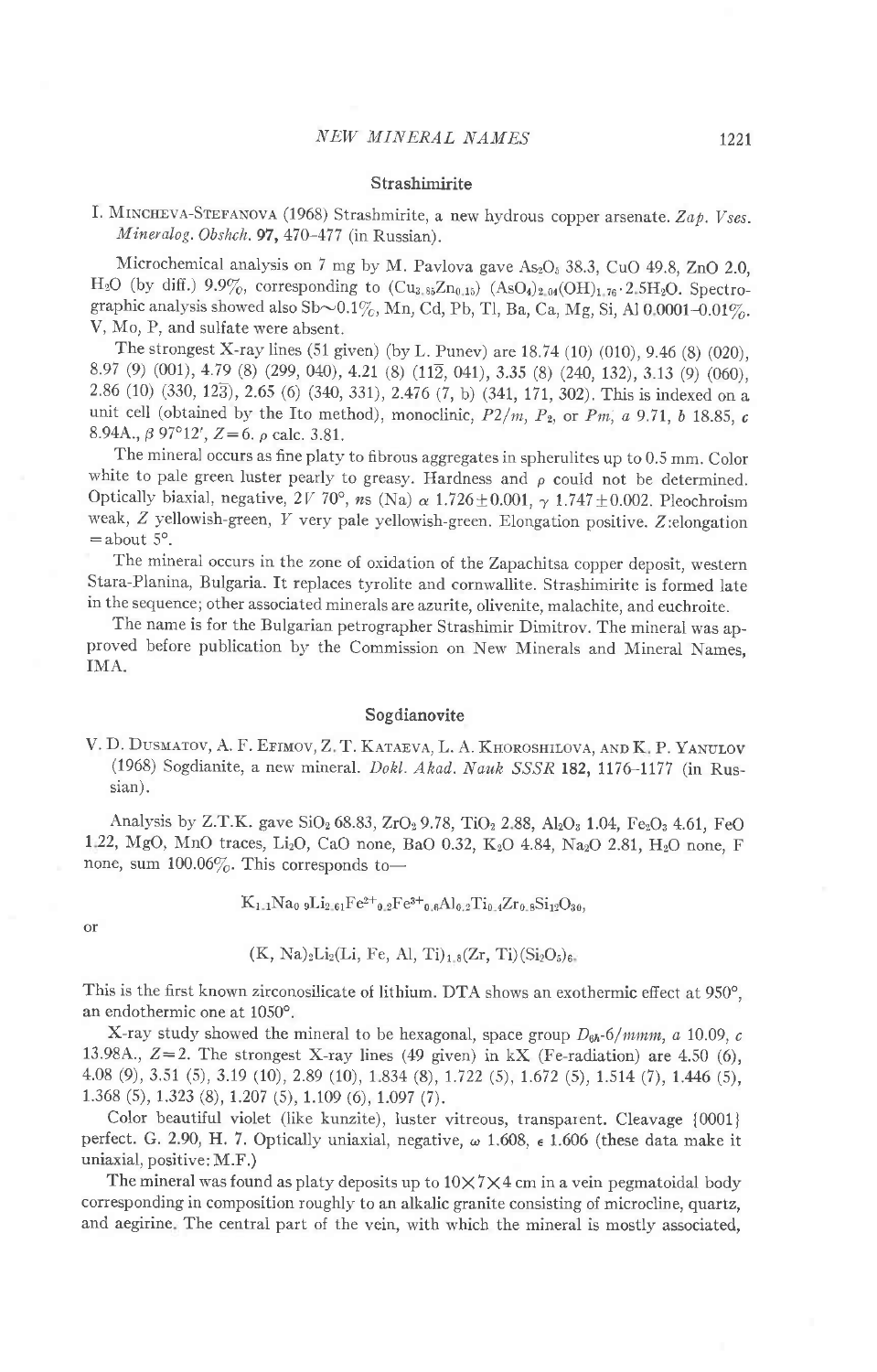consists essentially of quartz core with phenocrysts of microcline, aegirine, and rare-earth minerals such as thorite and stillwellite.

Sogdianite occurs either included in quartz, or rarely in interstices between microcline crystals. The occurrence is in one of the complex alkalic intrusives of the Alai Range. Tadzhik SSSR.

The name is for the ancient state of Middle Asia, Sogdiana.

#### Unnamed zirconium silicates

E. I. SEMENOV (1967) Hydrous Zirconium Silicates. Mineralogy of Pegmatites and Hydrothermalites of Alkalic Massifs. Izdat. "Nauka," p. 3-13 (in Russian).

Analysis of a white mineral from Ilimaussak, Greenland by M. E. Kazakova and a partial analysis by Z. T. Kataeva, gave resp., SiO<sub>2</sub> 54.65, 48.98; ZrO<sub>2</sub> 23.83, 25.64; TiO<sub>2</sub> none, 0.48; SnO<sub>2</sub> 1.30, ----; Nb<sub>2</sub>O<sub>5</sub> 1.63, 0.45; Al<sub>2</sub>O<sub>3</sub> none, 0.63; Fe<sub>2</sub>O<sub>3</sub> 0.59, 1.76; CaO none, 0,36; Na<sub>2</sub>O 5.97, n.d.; K<sub>2</sub>O 0.93, n.d.; H<sub>2</sub>O<sup>+</sup> 10.64, 12.62; H<sub>2</sub>O<sup>-</sup> 0.57, ---; sum 100.11% (given as 100.20). Spectrographic analysis by N. V. Lizuniv showed  $1.4\%$  HfO<sub>2</sub>, and the presence of Y, Be, and Pb. The analysis gives  $Na_2Zr_2Si_8O_{21}\cdot 6H_2O$ , or  $NaZrSi_4O_{10}$ (OH) · 2H<sub>2</sub>O. A DTA curve showed an endothermal break at 260°. An infrared absorption curve is given.

X-ray powder data by R. A. Aleksandrova showed 20 lines; the strongest (in kX) are 5.27 (8), 4.22 (6.5), 3.36 (10), 3.19 (5.5), 2.57 (6.5), 1.624 (5.5). Color white.  $\rho$  2.45. ns,  $\alpha$ 1.555,  $\gamma$  1.562, optic sign not given. The mineral was found as aggregates up to 1 cm in cavities of leaching sodalite syenites, north slope of Nakalak Mt., Ilimaussaq massif, Greenland.

Analysis by M. V. Kukharchik of a brown mineral gave SiO<sub>2</sub> 40.50, ZrO<sub>2</sub> 23.25, TiO<sub>2</sub> 0.80, Nb<sub>2</sub>O<sub>5</sub> 0.22, Al<sub>2</sub>O<sub>3</sub> 1.60, Fe<sub>2</sub>O<sub>3</sub> 1.35, MgO 0.05, MnO 6.43, CaO 3.40, RE<sub>2</sub>O<sub>3</sub> 0.88, Na<sub>2</sub>O 3.08, K<sub>2</sub>O 3.92, H<sub>2</sub>O<sup>+</sup> 5.80, H<sub>2</sub>O<sup>-</sup> 9.00, sum 100.28%, corresponding approximately to (Na, K, Ca)<sub>2</sub>MnZrSi<sub>4</sub>O<sub>12</sub>.6H<sub>2</sub>O. The water is lost at 100-300°; the DTA curve shows an endothermal peak at about 160° and an exothermal break at about 330°.

X-ray study by R. A. Aleksandrova gave strongest lines (16 given) (in kX): 5.92 (9), 3.14 (10), 2.98 (4.5), 1.679 (4). The mineral occurs as brusk-like acicular crystals, forming cellular to spherulitic intergrowths. Color blackish-brown,  $n$  about 1.70 (down to 1.68 in paler varieties). Elongation negative, extinction inclined.  $\rho$  2.2 (probably low because of porosity). Brittle, with conchoidal fracture. The mineral occurs as an alteration product of endialyte in sodalite syenite, Mt. Karnasurt, Lovozero massif.

# **NEW DATA**

#### Zirconolite

Z. V. PUDOVKINA AND YU. A. PYATENKO (1966) Zirconolite and its crystallographic characteristics. Trudy Mineral. Muz. Akad. Nauk SSSR 17, 124-133 (in Russian).

When metamict zirconolite [see Amer. Mineral. 42, 581-582 (1957)] is heated at 800°, gives a disordered cubic phase with  $a$  5.03-5.07 Å. When it is heated at 100°, it gives a monoclinic phase with a 12.58, b 7.27, c 11.44A,  $\beta$  100° 34'. The "zirkelite" from Ceylon of Blake and Smith (1913) (see Dana's Sysiem 7th Ed., V. 1, p. 741) is zirconolite.

1222